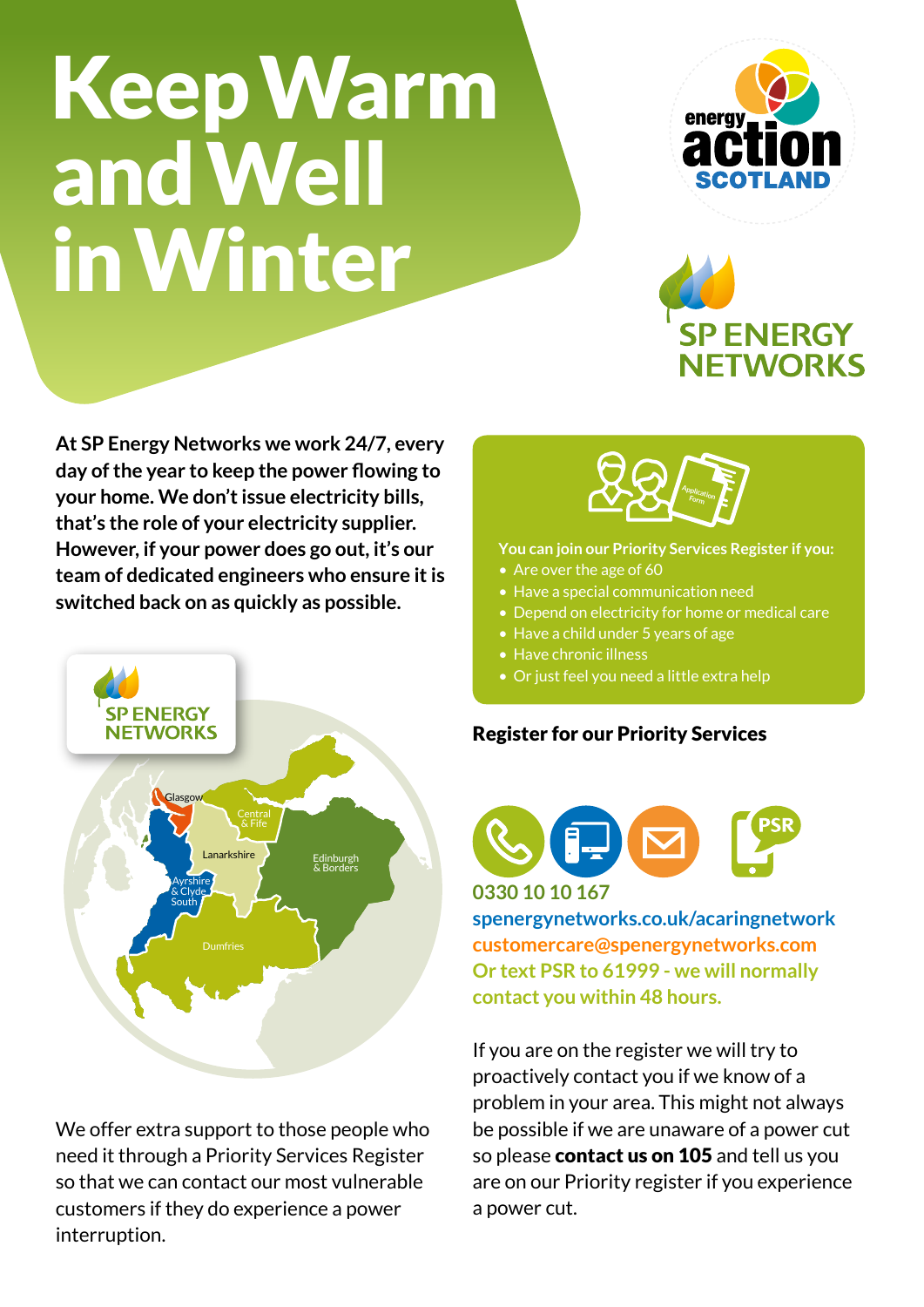#### What our Priority Services customers can expect

**Register with us to:** 

- **• Be told in advance of a planned interruption to your electricity supply**
- **• Be kept in touch with regular updates during a power cut**
- **• Access services through our range of selected partners who can provided free advice on making the most of your money and healthy living**

# Helping you keep your home warm

This leaflet will help you keep safe, warm and well in winter while keeping your energy bills as low as possible without losing any comfort in your home.

Cold, damp homes can be damaging to health. Older people, families with young children and those with chronic illnesses need to take extra care about keeping all areas of their home at a comfortable temperature.

Recommended temperatures are 21°C for the main living areas (23°C if you are over 70 or have a long-term health condition) and 18 °C for other rooms.

### Who can help make your home warmer and more comfortable?

**Home Energy Scotland** can help you find out if you are entitled to free or subsidised insulation or upgraded boiler/heating system. Call them free on 0808 808 2282.

**Your energy supplier** may be able to help provide free or discounted energy efficiency products and services to make your home warmer or lower your bills. Contact them for details. The number is shown on your fuel bill or their website.

**Local authorities** – many local authorities provide home energy advice services, even if you're not a council tenant. Contact your local council for details.

#### Are you missing out on extra income?

As well as heating advice, **Home Energy Scotland** can also arrange benefit and tax credit checks to ensure you are claiming what you are entitled to. This may also open up access to other grants and discounts that are available. Contact 0808 808 2282.

**Department for Work and Pensions (DWP)** is the UK Government department responsible for ensuring people get any financial help they're entitled to. Contact them on 0800 055 6688.

**Citizens Advice Bureaux (CABs)** offer advice and information about benefits income. They can also help with application forms. Call the Citizens Advice Helpline on 0800 028 1456.



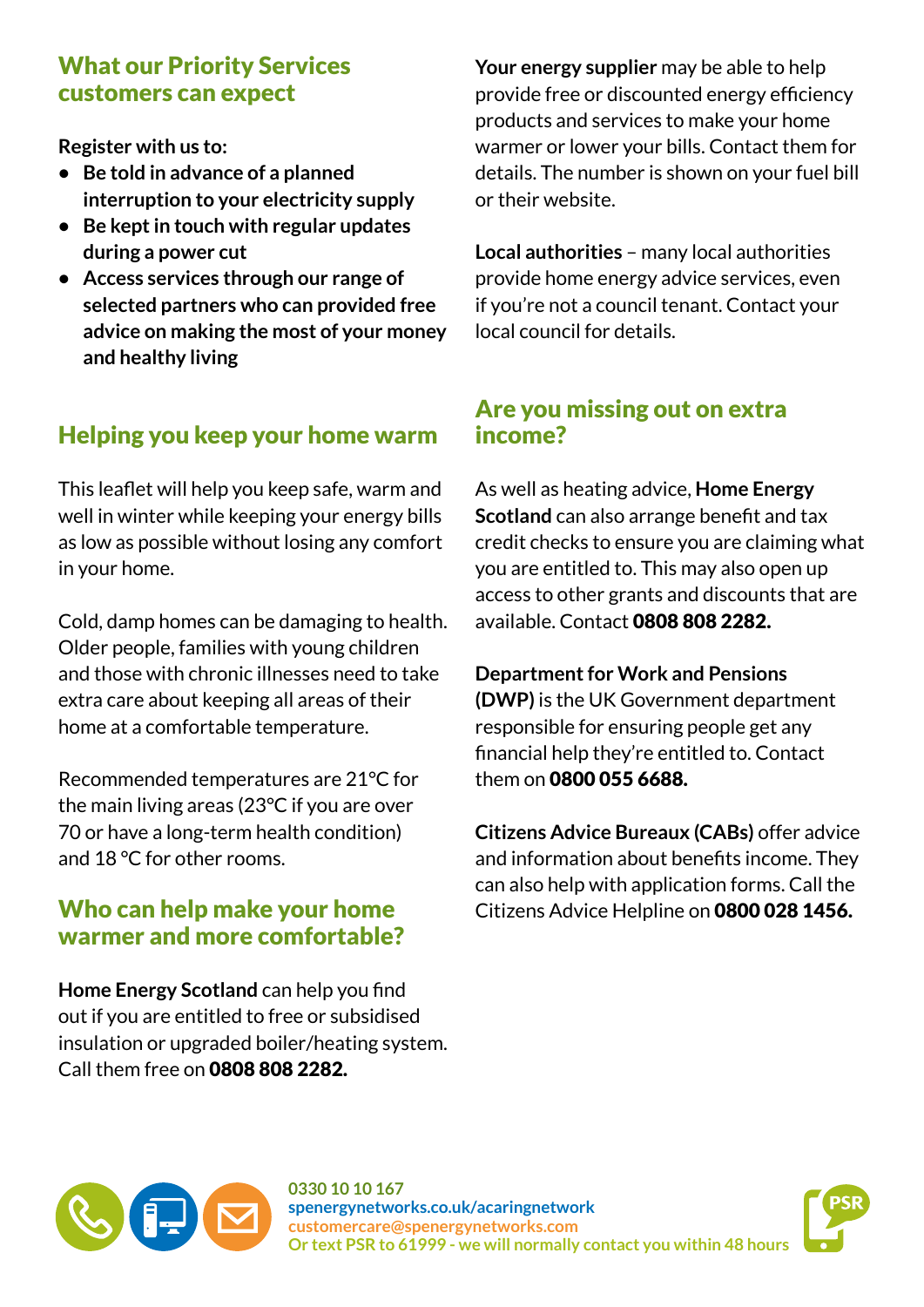### Other financial help

There are other sources of help available during the colder months. These include:

**Winter Fuel Payment:** almost everyone born on or before 5 October 1954 should get a yearly Winter Fuel Payment from the UK Government. It is paid automatically and for winter 2020-21 it's worth between £100 and £300 per household depending on circumstances. Contact the Winter Fuel Payment helpline free on 0800 731 0160.

**Cold Weather Payments** are made when the average temperature in your area falls to or below 0°C for seven consecutive days (during the period 1 November to 31 March). The payment is made automatically to people receiving Pension Credit and various other benefits. You'll get £25 for each seven-day period. Find out more through Jobcentre Plus free on 0800 555 6688.

**Child Winter Heating Assistance** of £200 should be paid automatically to each child in Scotland receiving the highest rate care component of disability living allowance (DLA). Call free on 0800 182 2222 if you think you might be eligible.

A **Warm Home Discount** worth £140 may be available to people receiving Pension Credit. You don't have to claim – you should receive the rebate automatically. To qualify, your energy provider must be participating in this scheme and your name, or your partner's name, must be on the electricity bill. Call the helpline on 0800 731 0214 to check your eligibility if you are not receiving it. Energy companies may also give a £140 Warm Home Discount rebate to other vulnerable customers in receipt of certain benefits. Check with your supplier to find out whether you might be eligible.

#### What else might help keep your home warm and comfortable?

**Getting the best deal for your energy:**  switching to a different energy supplier can be one of the easiest ways to save money. Check with your current supplier to see if you're on the best tariff they offer. Check online with an Ofgem-approved independent price comparison website to see if you can save money by switching supplier. Your local Citizens Advice Bureau 0800 028 1456 or Home Energy Scotland 0808 808 2282 can help you do this.

**Electricity and gas suppliers' Priority Services Register:** all electricity and gas suppliers offer free priority services to customers who may need extra support. This includes: pensioners; people who are disabled, chronically sick or have a long-term medical condition; those with a hearing or visual impairment or other communication needs; people in a vulnerable situation.

Scottish and Southern Energy Networks look after power supplies in parts of Scotland not served by SP Energy Networks – call 0800 294 3259 for details of their Priority Register. SGN looks after the gas network throughout Scotland and can offer extra support to gas customers if they're left without a supply. Call them on 0800 975 1818 for details or to join their Priority Services Register.

**Speaking to your supplier:** you may find yourself having difficulty paying your bill or be in arrears with your electricity and/or gas. Whatever the reason, it's important that you contact your supplier straight away – if they don't know you're struggling, they can't help you. Contact details will be on your bill.